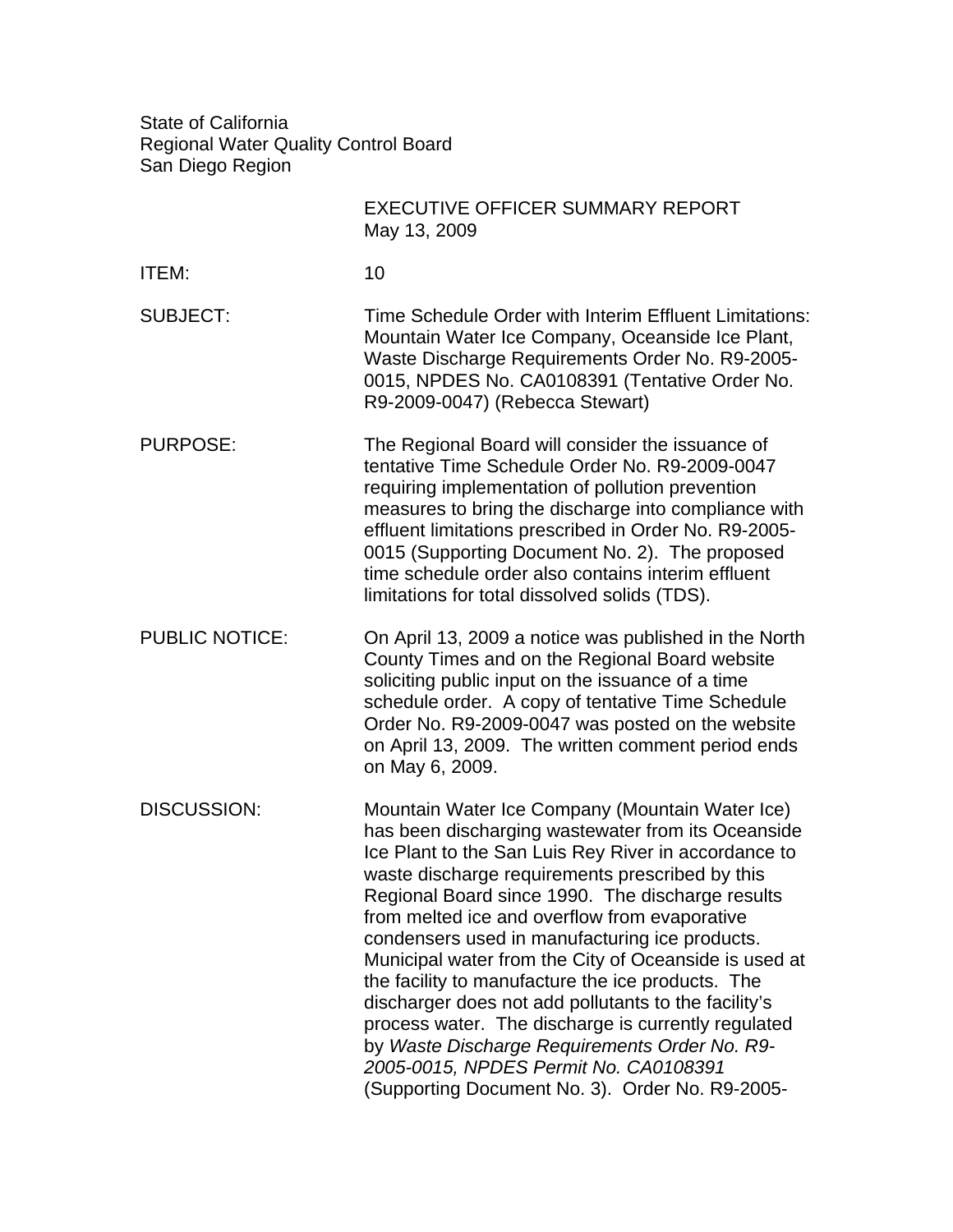0015 was adopted on March 5, 2005 and establishes effluent limitations for TDS based on the Basin Plan's water quality objective of 500 mg/L for the receiving water.

The discharge was in compliance with the TDS effluent limitations until 2001 when sporadic violations began. Review of the Discharger's self-monitoring reports indicates a consistent increase in TDS values in the municipal supply water from the City of Oceanside. In April 2007 the elevated TDS concentrations began triggering mandatory minimum penalties (MMPs) for TDS exceedances and continued to do so until December 2008 when the facility's operation was discontinued to avoid further noncompliance.

Review of the City of Oceanside's water quality report for 2007 indicates that the supply water, mostly imported water, had an average concentration of TDS of 512 mg/L. In addition, the City augments its water supply with water from a local groundwater desalting facility that averaged 571 mg/L of TDS during the same time period. Consequently, it is unlikely that Mountain Water Ice can consistently comply with the TDS limitations required for discharges to the San Luis Rey River without treatment.

Tentative Time Schedule Order No. R9-2009-0047 would provide a conditional exemption from MMPs for TDS until March 9, 2010. California Water Code section 13385(j) states that MMPs do not apply to a violation of an effluent limitation if:

- (1) The waste discharge is in compliance with a time schedule order issued pursuant to Section 13300;
- (2) The time schedule order was issued on or after July 1, 2000 and specifies the actions the discharger is required to take in order to correct the violations; and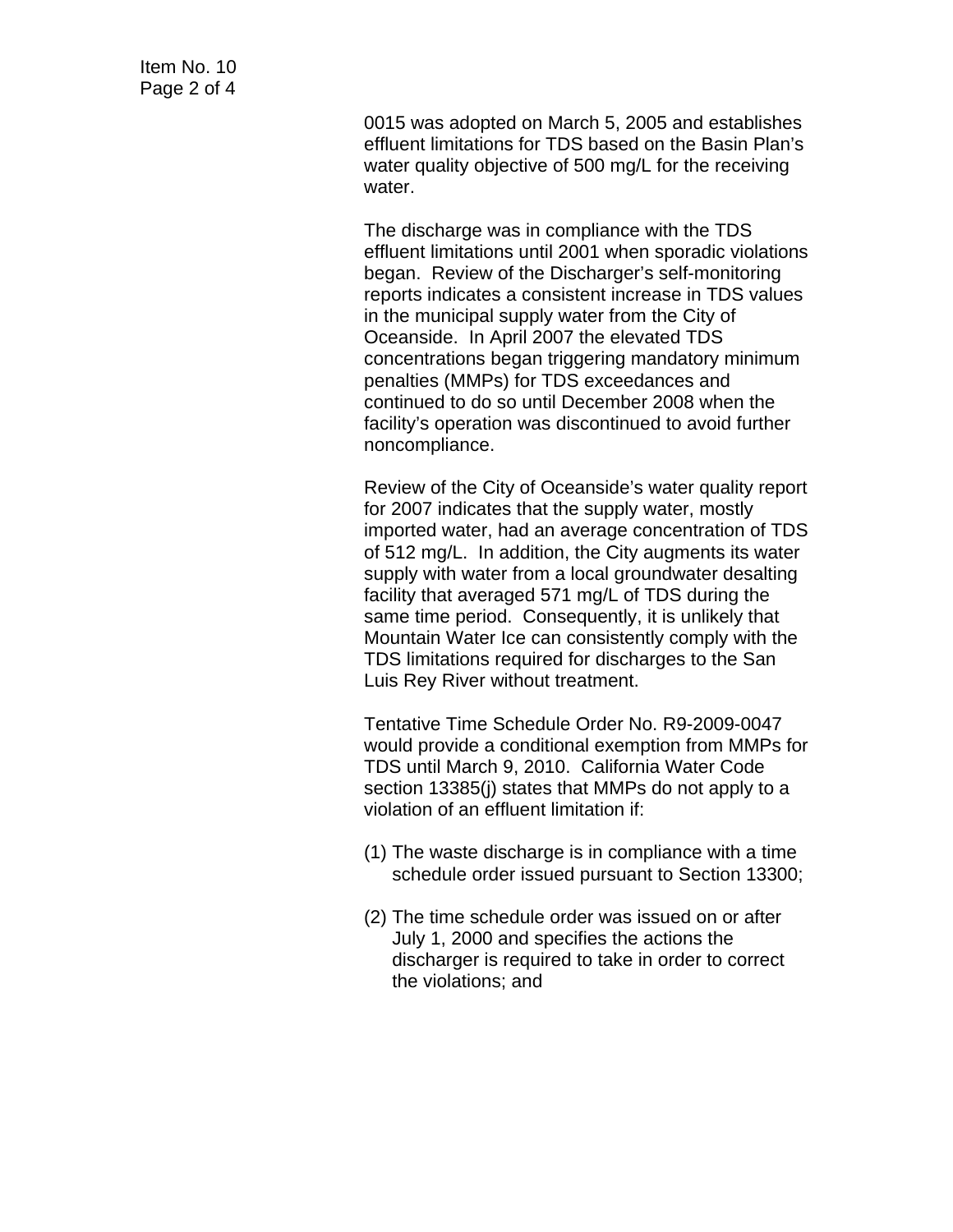(3) The Regional Board finds that the discharger is not able to consistently comply with the effluent limitations due to unanticipated changes in the quality of the municipal supply available, no alternative water supply is reasonably available, and new or modified measures to control the composition of the waste discharge cannot be designed, installed, and put into operation within 30 calendar days.

Mountain Water Ice has submitted a Pollution Prevention Plan outlining the measures they are undertaking to provide the most effective pollution control measures at the facility (Supporting Document No. 4). The Pollution Prevention Plan contains estimated completion times for several tasks including:

- (1) Completion of a Feasibility Study to select the appropriate pollution prevention technique(s);
- (2) Completion of the design of the chosen pollution prevention technique(s);
- (3) Completion of the construction of the chosen pollution prevention control technique(s); and
- (4) Achieving full compliance with the TDS effluent limitations prescribed in Order No. R9-2005-0015.

These task milestones have been incorporated into tentative Time Schedule Order No. R9-2009-0047. Each milestone date has a corresponding compliance date by which Mountain Water Ice must submit either the specified document or a written report detailing compliance or noncompliance with the specific task. Tentative Time Schedule Order No. R9-2009-0047 contains a final compliance date of March 9, 2010 which corresponds with the expiration date of Order No. R9-2005-0015.

In addition, tentative Time Schedule Order No. R9- 2009-0047 contains interim effluent limitations for TDS which are effective until March 9, 2010. If Mountain Water Ice complies with the interim effluent limitations, MMPs for TDS will not accrue until the